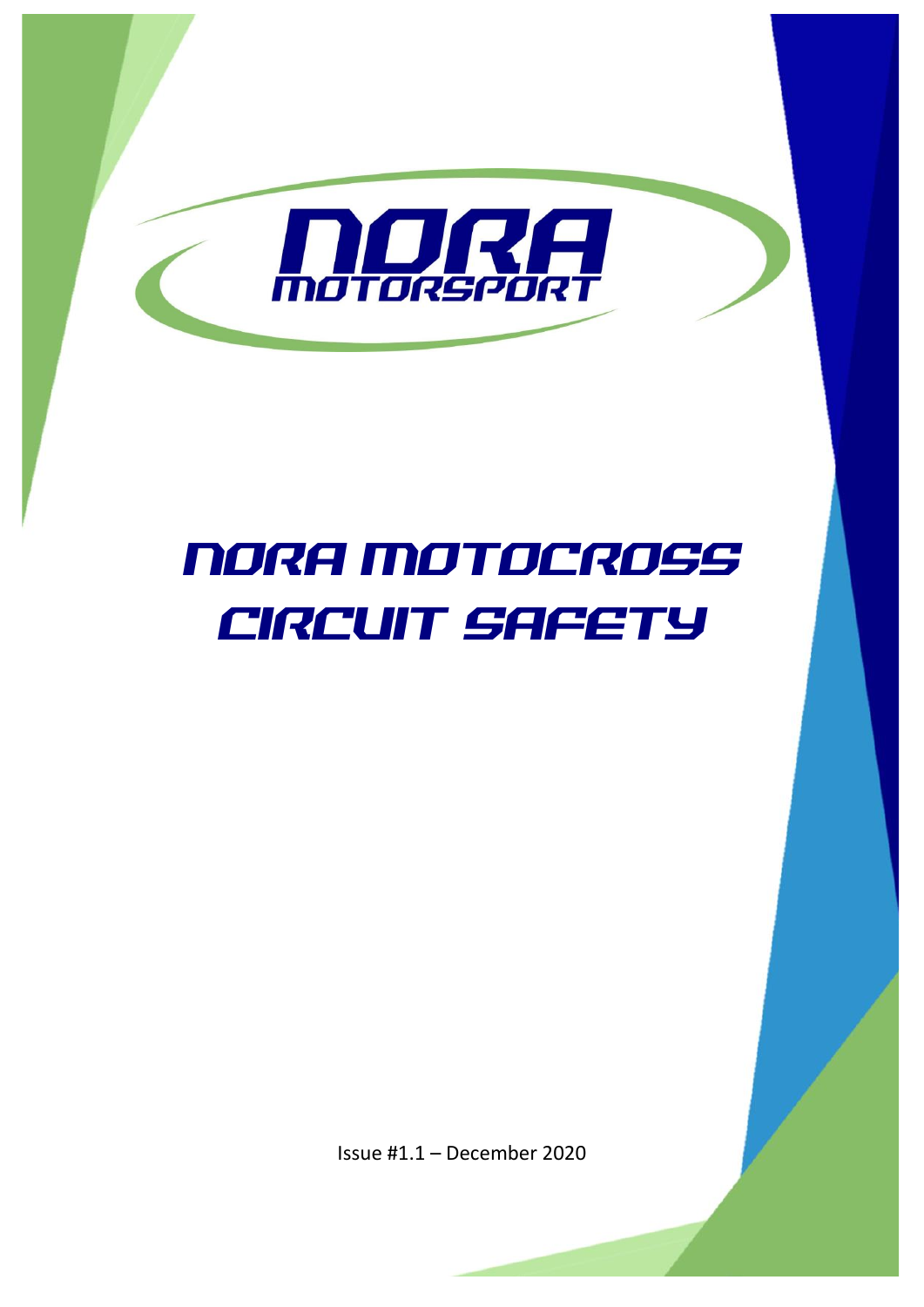#### VERSION HISTORY

| Version | Date          | Description           |
|---------|---------------|-----------------------|
| 1.0     | October 2019  | Creation of document. |
| 1.1     | December 2020 | Address amendment     |
|         |               |                       |
|         |               |                       |
|         |               |                       |
|         |               |                       |
|         |               |                       |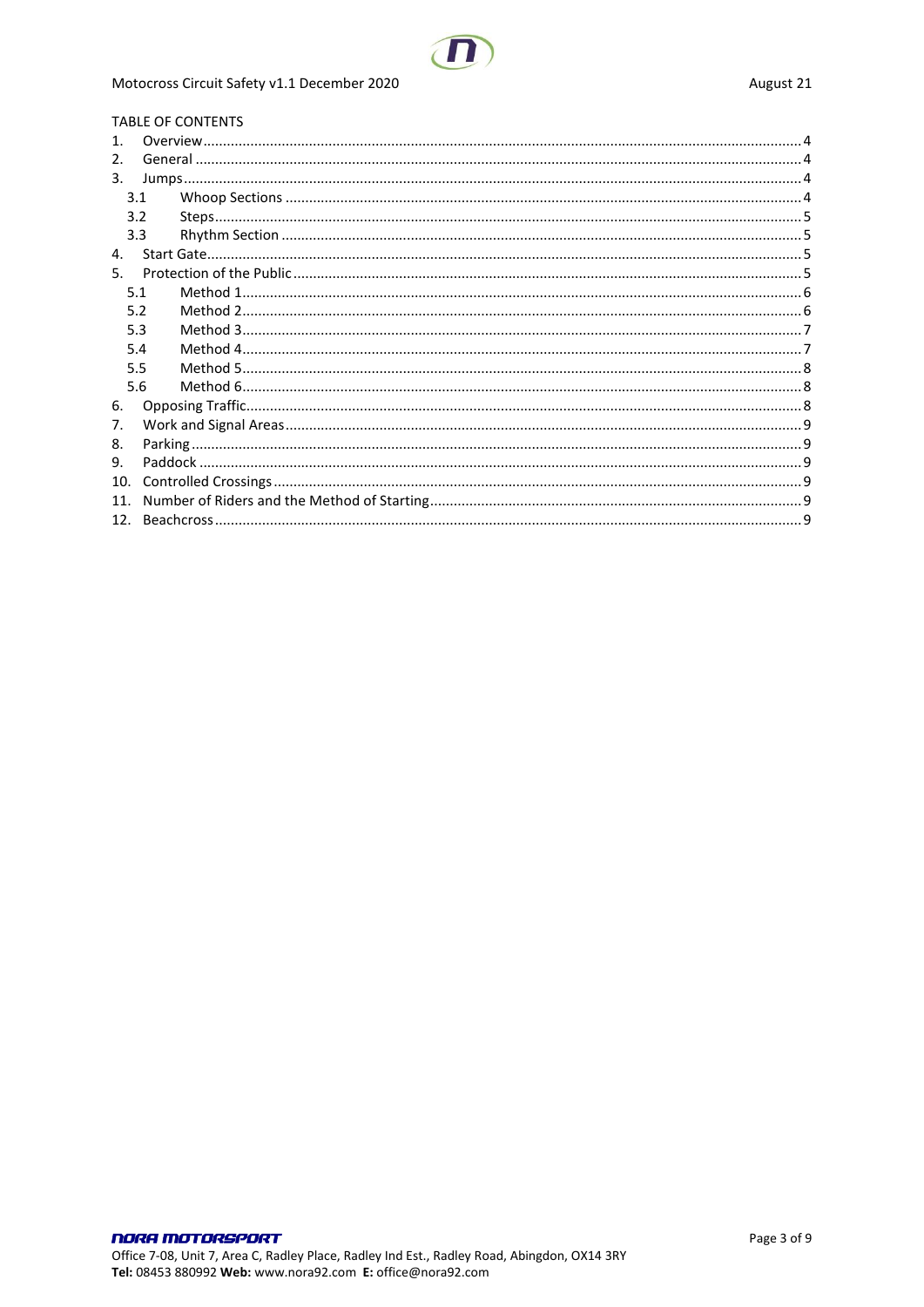

# <span id="page-3-0"></span>**1. Overview**

NORA Motorsport is a trading name of NORA 92 Limited. For the purposes of this document any reference to NORA can refer to NORA Motorsport or NORA 92 Limited.

The NORA Motocross Circuit Guidelines will be used to conduct course inspections prior to the issue of a Course Certificate and are for the guidance of Clerks of the Course when setting up events.

# <span id="page-3-1"></span>**2. General**

- A Course Certificate is required for all NORA motocross events and is only valid for the period indicated, all tracks will be inspected periodically. Any alterations to a track must be documented by the Clerk of the Course before the start of each event; any significant changes made will require a new course certificate to be issued after the event. A Course Certificate shall only apply to an event where a Permit has been issued by the NORA and it is organised by an NORA affiliated club under the supervision of official's authorised/licensed by the NORA.
- The following guidelines should be followed unless specifically detailed on the Course Certificate or Risk Assessed.
- The track should be restricted to approximately 65kph and top speeds should be restricted to approximately 115kph.
- The track width should not be less than approximately 5 metres for solos and approximately 6 metres for Sidecars and Quads. The track cannot be divided by an obstacle (tree, etc), lanes can however be created by the division of the track by a jump etc.
- The width of the track on a jump should be at least 1 metre wider on the landing side than the take off point and subject to the risk being assessed.
- The length of a start straight, measured to the centre of the first bend should not exceed 125m nor be less than 80m. For events below National status this length may be reduced, in this instance the number of permitted starters will reduce accordingly.
- The start straight will not have any jumps along its length.
- The free vertical space between the track and any obstacle above ground level should be 3 metres minimum. i.e. structure over the track or overhanging branches.
- The public Safety Precautions will be detailed in the Course Certificate and the risk assessment prepared by the Clerk of the Course for each event but the following requirements must be adopted wherever feasible.

# <span id="page-3-2"></span>**3. Jumps**

The design and construction of jumps in general is left to the discretion of the organiser, during a track inspection the inspector may make suggestions to the circuit builder.

Multiple jumps (where the peaks are within 20 metres) are discouraged and must be individually approved and assessed by a NORA approved inspector.

## <span id="page-3-3"></span>**3.1 Whoop Sections**

Whoops are allowed in Motocross events. These should be constructed after an obstacle i.e.: a bend, hairpin or tight chicane to make the approach to the first whoop low speed. Whoops shall be defined as a series of consecutive semi-circular depressions and crests formed within the circuit. Each whoop should be approximately 1 metre deep and between approximately 5 and 9 metres between each crest of the whoop section. Whoops should be inspected by the senior official on site before each event to ensure that there is no excessive degradation to the individual whoops.

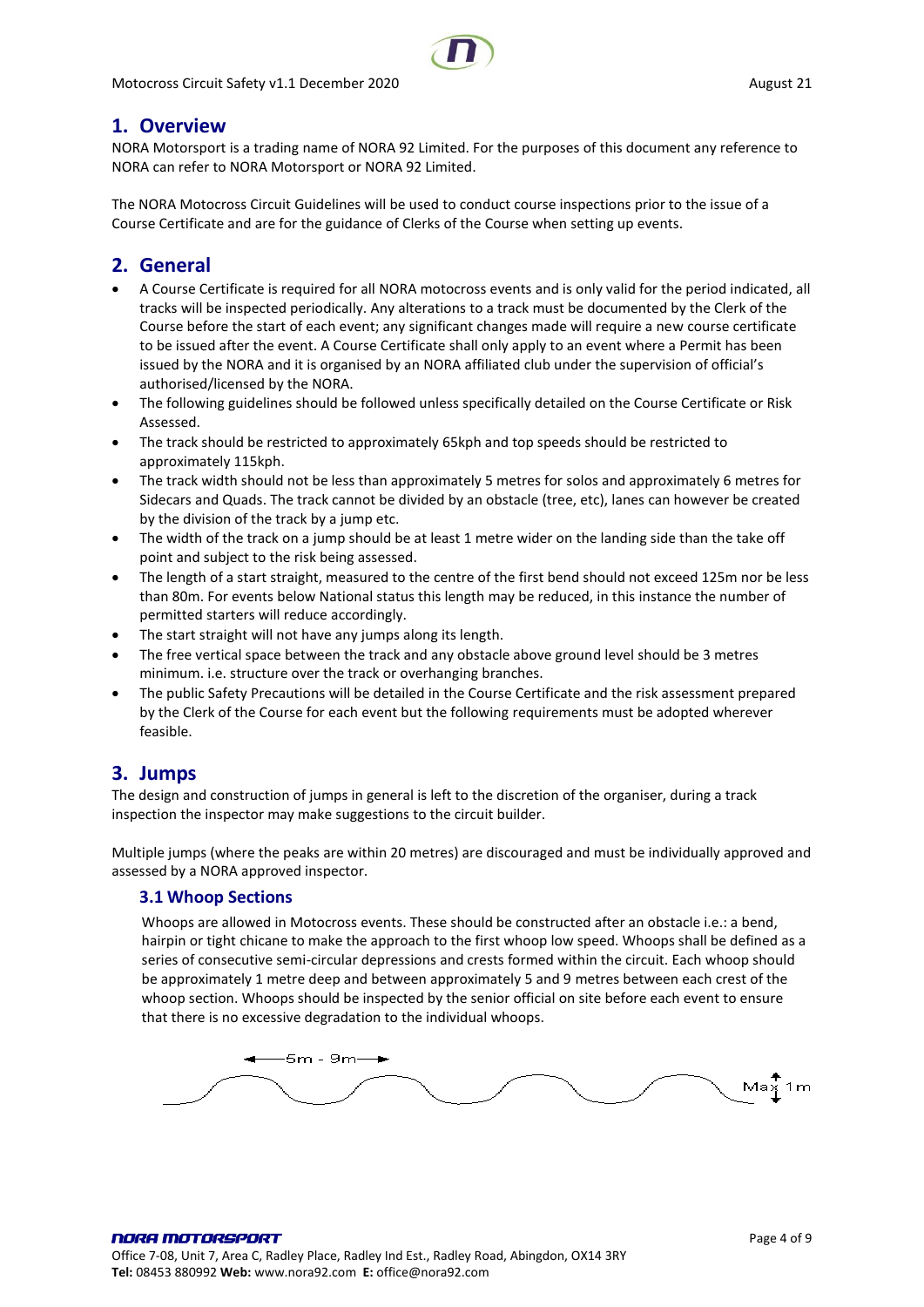

## <span id="page-4-0"></span>**3.2 Steps**

Steps are a series of upward or downward progressing jumps whereby the area between each jump is on a level plane. The distance between the crests of steps going down can be variable but the landing zone of each step should be on an approximate level plane with the landing ramp, the depth of each step should be subject to inspection. This section should only be constructed after an obstacle, i.e: a tight bend, hairpin, tight chicane, high jump, table top etc. to make the approach to the first step a reasonably low speed approach under acceleration.

## <span id="page-4-1"></span>**3.3 Rhythm Section**

Sections of a track that are considered a 'rhythm' section and where measurements do not comply with the definition of multiple jumps and are more or less than allowed for in the descriptions above. The Rhythm section of the track has to be documented and has to be inspected by an approved NORA track inspector. In all cases the document shown the design of the section and contain accurate measurements of all of the jumps within the section. Attention must be given to the landing zones which should not incorporate another upward slope.

# <span id="page-4-2"></span>**4. Start Gate**

- Each solo rider should have a minimum width of 1 metre at the start gate. Sidecars and Quads should have a minimum width of 2 metres and the top bar of the gate marked in pairs.
- It is recommended that all start gates should drop backwards or vertically and have rear barriers 3 metres from the leading edge of the dropped starting gate.

# <span id="page-4-3"></span>**5. Protection of the Public**

The public Safety Precautions will be detailed in the Course Certificate and any amendments as part of the Risk Checklist as prepared by the Clerk of the Course for each event. The following requirements must be adopted wherever feasible.

Any area to which the public are to be permitted should be protected by one of the following methods or by a combination of these methods. The only exception shall be where a bespoke spectator area is created and the method of protection indicated on the course certificate or where spectators are not permitted within 15m of any part of the course, in this instance a defined barrier must be created.

All wooden posts described in methods A/B/C shall be round and have a diameter of approximately 75mm with a maximum diameter of 100mm.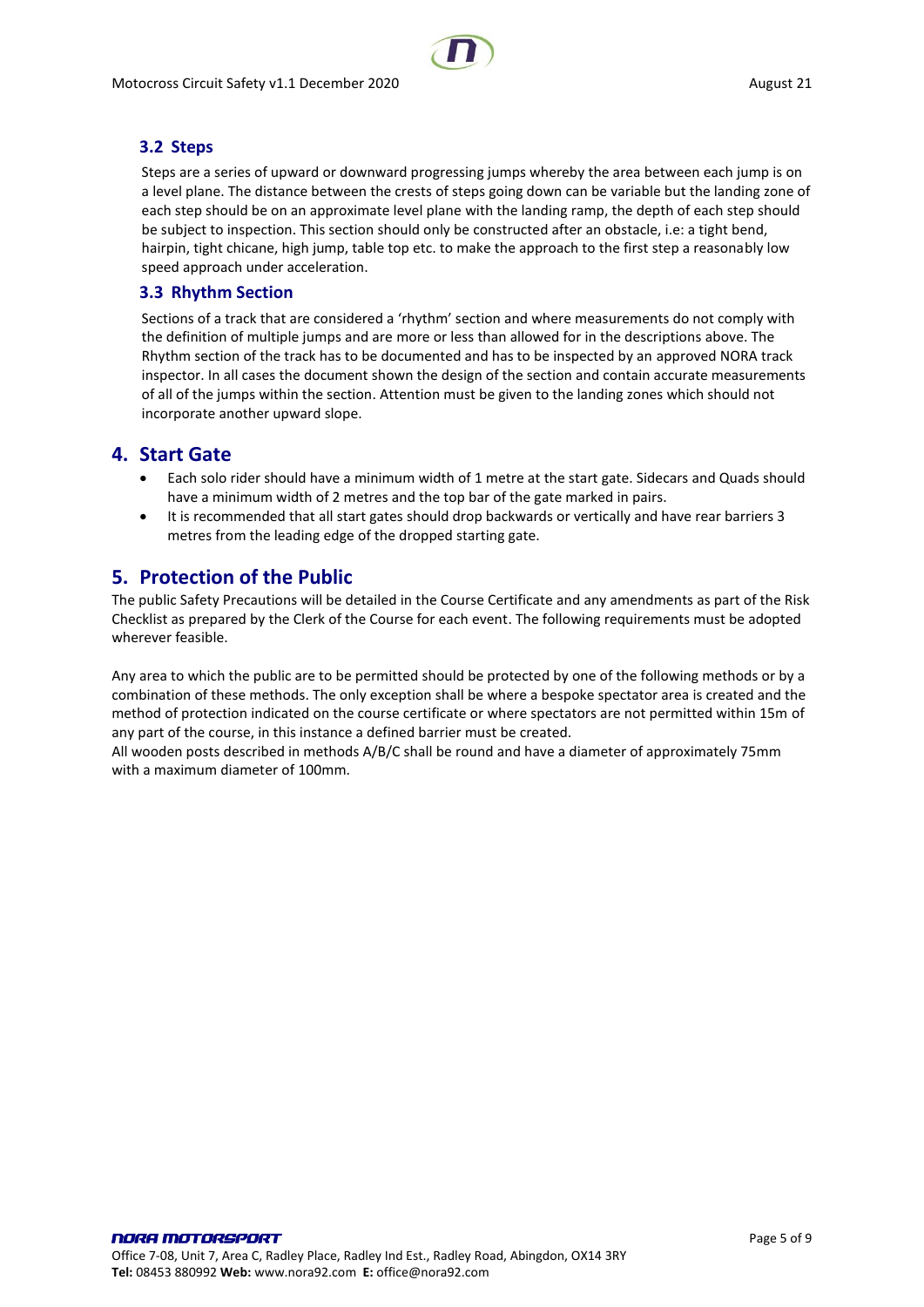## <span id="page-5-0"></span>**5.1 Method 1**

Method 1 can be used for all machines above 85cc with a front wheel size of not less than 21". A catch fence is erected to define the limits of the actual track. The catch fence shall consist of wooden posts firmly driven into the ground and approximately 4.5 metres apart. Between these posts and approximately 600mm to 750mm from the ground, either Nylon, Polythene or Polypropylene roping is strung, the minimum diameter shall not be less than 12mm. The rope should not unduly sag between the posts.

Outside the catch fence there shall be a continuous strip of land of an approximate minimum width of 10 metres which shall be prohibited to the public. This area will be defined as per the catch fence above with the rope at a height of 900mm to 1200mm from the ground.

In the area between the catch fence and spectator fence Prohibited Area Notices (PA1 or PA2) shall be displayed at regular intervals facing the public. These notices shall be rigidly mounted; they should be in sufficient quantity and height to ensure they are clearly visible to spectators.

If there is insufficient room for a prohibited area of 10m, this distance can be reduced to 6m by positioning a third catch fence equidistant between the other two.



# <span id="page-5-1"></span>**5.2 Method 2**

All tracks used for machines fitted with standard front wheels below 21", i.e: the 85cc small and big wheel, 65cc and auto class must not have a rope catch fence within approximately 3 metres of the marked track.

Where a rope catch fence is used it must be set approximately 3 metres back from the marked track, the fence must have two ropes, the top rope must be set at approximately 600mm to 750mm from the ground, the second rope must be set at 50% of the height of the top rope.

Outside the catch fence there shall be a continuous strip of land of an approximate width of 7 metres which shall be prohibited to the public and where a spectator rope as per method A shall be erected. The track at youth and or adult events can be defined with wood or plastic pegs, wooden posts with rope, as specified, no higher than 400mm from the ground, post, a natural boundary of earth banking continuous or intermittent, escarpments, bales, track markers or any combination of thereof.

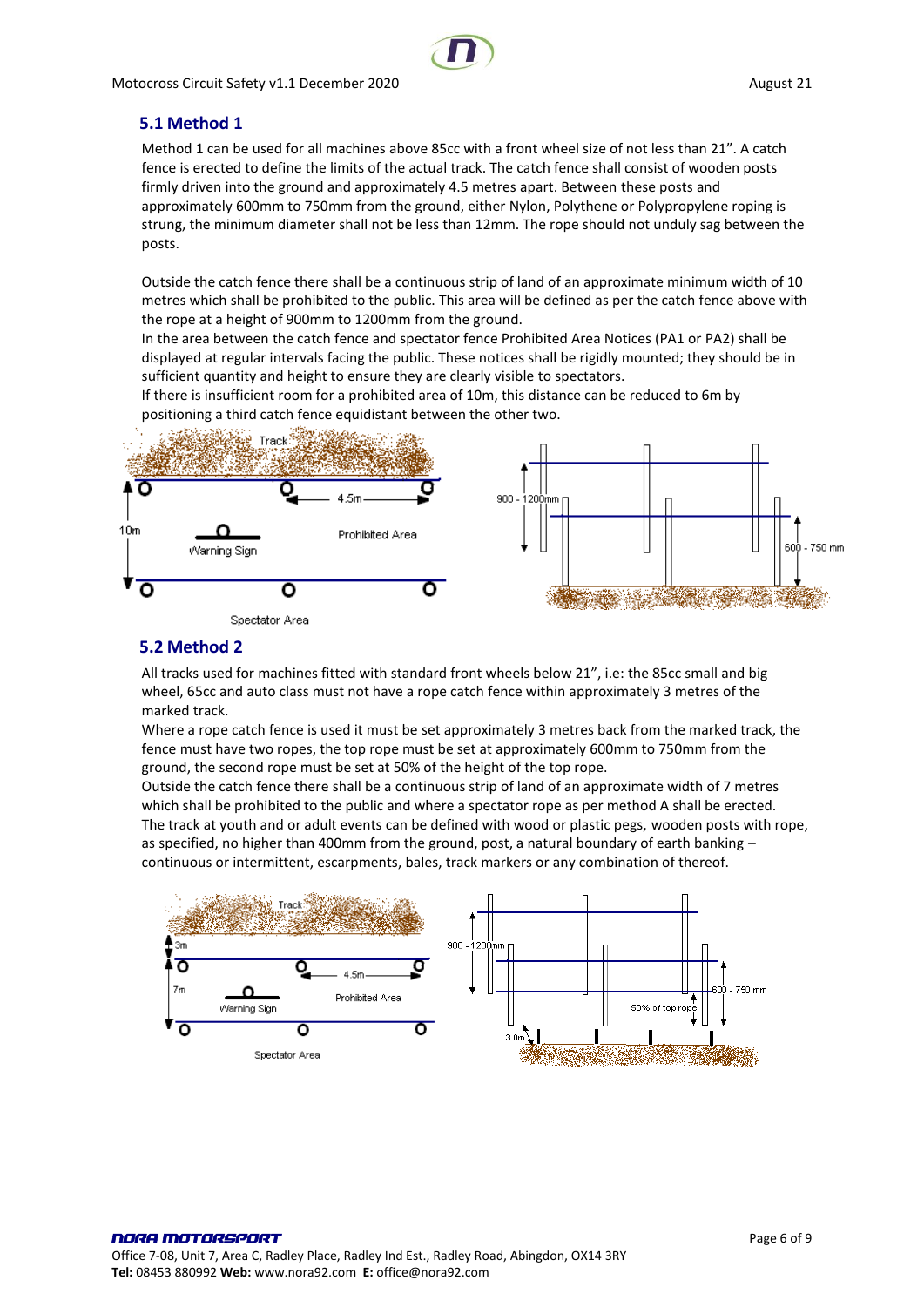

## <span id="page-6-0"></span>**5.3 Method 3**

Method 3 can be used for all machine classes of racing.

Method 3 consists of a fence of chestnut paling of a height of not less than 1.2m and mounted on wooden posts firmly driven into the ground and not be more than approximately 3 metres apart. The paling fence must be of the three wire strand variety and securely fixed to the track side of the posts.

#### For adult events only –

An additional rope catch fence may be used to define the track (as per Method 1) to create a neutral zone subject to the track certificate.

#### For all adult and youth events –

A neutral zone of approximately 1m should be provided on the trackside of all chestnut paling subject to the circuit track certificate with regard to spectator safety. The neutral zone can be marked with wood or plastic pegs, wooden posts as specified, a natural boundary of earth banking - continuous or intermittent, escarpments, bales, track markers or any combination of thereof.

Gate access for medical services must be provided and clearly signed at regular intervals, subject to the track certificate. Access points should have a gate or paling fencing returning into the spectator area. The fencing must give protection to spectators at all times.



## <span id="page-6-1"></span>**5.4 Method 4**

Method 4 can be used for all machine classes of racing and consists of a fence of scaffold debris netting of a nominal height of 750mm and mounted on wooden posts firmly driven into the ground.

The supporting posts must not be more than approximately 4 metres apart, and the netting must be securely fixed to the post by the use of cord, nylon cable ties or staples.

Outside the catch fence there shall be a continuous strip of land of an approximate width of 4 metres which shall be prohibited to the public and where a spectator rope as per method A shall be erected. On the circuit side there should be a 1m strip of land to the marked racing surface.

The track at youth and or adult events can be defined with wood or plastic pegs, wooden posts with rope, as specified, no higher than 400mm from the ground, post, a natural boundary of earth banking – continuous or intermittent, escarpments, bales, track markers or any combination of thereof.

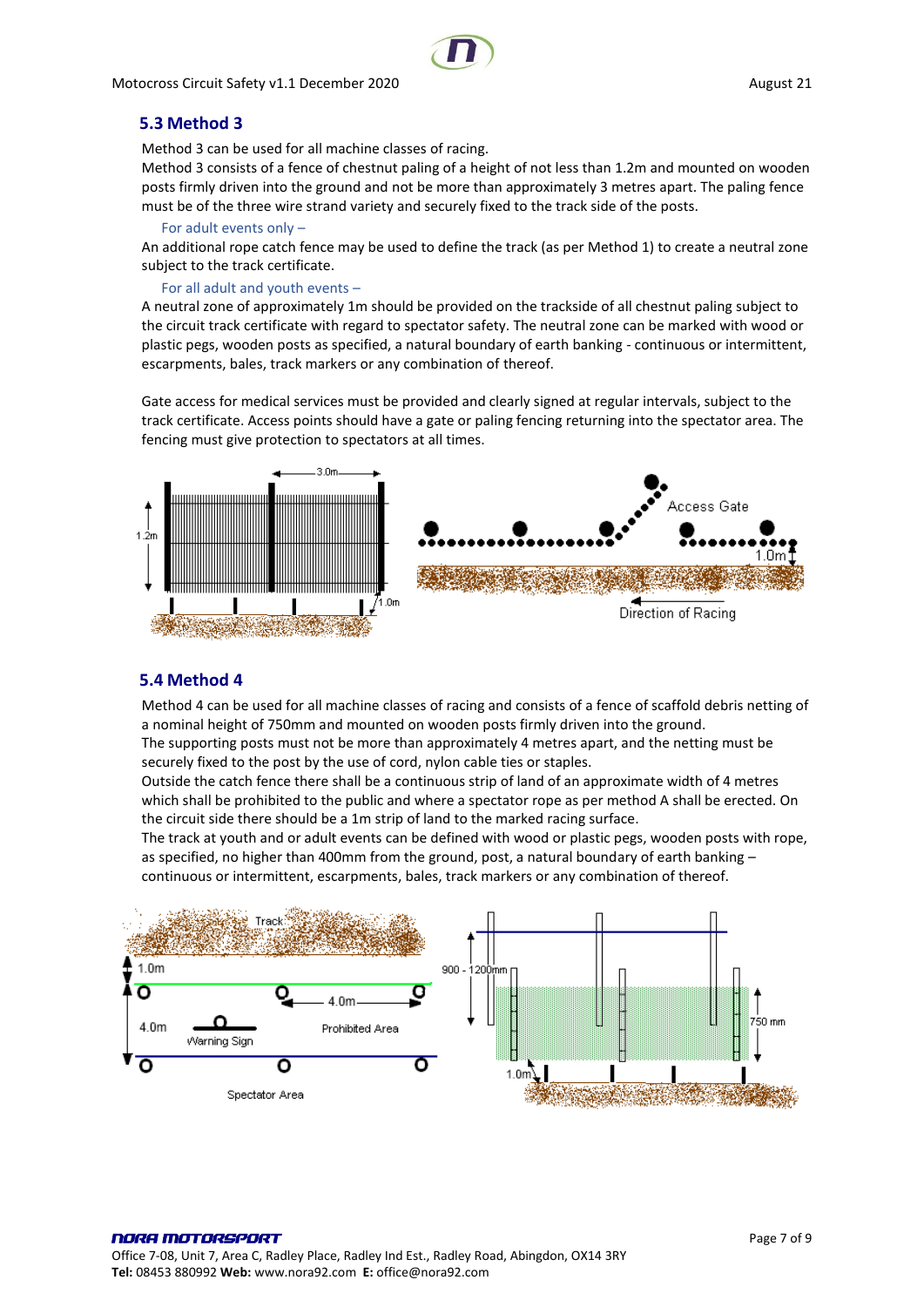## <span id="page-7-0"></span>**5.5 Method 5**

A combination of the above methods may be adopted subject to the approval of the NORA Circuit Inspector and as detailed on the Course Certificate for the circuit.

Where the natural terrain provides adequate protection to the public or some other form of substantial fencing is erected, the above requirements may be modified, subject to the approval of the NORA Inspector and as detailed in the Course Certificate.

## <span id="page-7-1"></span>**5.6 Method 6**

Steel crowd control barriers may be used if approved by the NORA Circuit Inspector, Approval must be sought when the track is inspected, barriers must be shown on the track plan. If crowd control barriers are used there should be a neutral zone between the barrier and the track of not less than 3 metres marked with pegs and tape, bales or other as per method 1/2/3/4. Barriers should be firmly linked with scaffold clips or cable ties and staked for rigidity. Special attention should be given to crowd control barriers in vulnerable places, i.e. on the outside of a bend. In this instance, catch fences as per methods 1/2/3/4 may be specified.

# <span id="page-7-2"></span>**6. Opposing Traffic**

- Where there is opposing traffic i.e. on a loop or where tracks run alongside each other, the track should be approximately 10 metres apart. The danger must be assessed before allowing an unprotected area of track to exist.
- If the circuits are between 6m and 10m apart, roping as per method 2 can be used to segregate the opposing traffic i.e Posts at 4.0m centres with two ropes, one at 600 - 750 mm high and the second at 50% of the height of the first.
- If the circuits are between 4m and 6m apart, scaffold debris netting ias per method 4 can be used to segregate the opposing traffic, with a minimum of 2 metres either side of the netting.
- If the circuits are between 2 and 4m apart then chestnut paling may can be used to protect opposing tracks, the posts must be positioned either side of the paling at a distance of 3.0m centres. A neutral zone of approximately 1.0 metre must be created on each side of the paling fence.